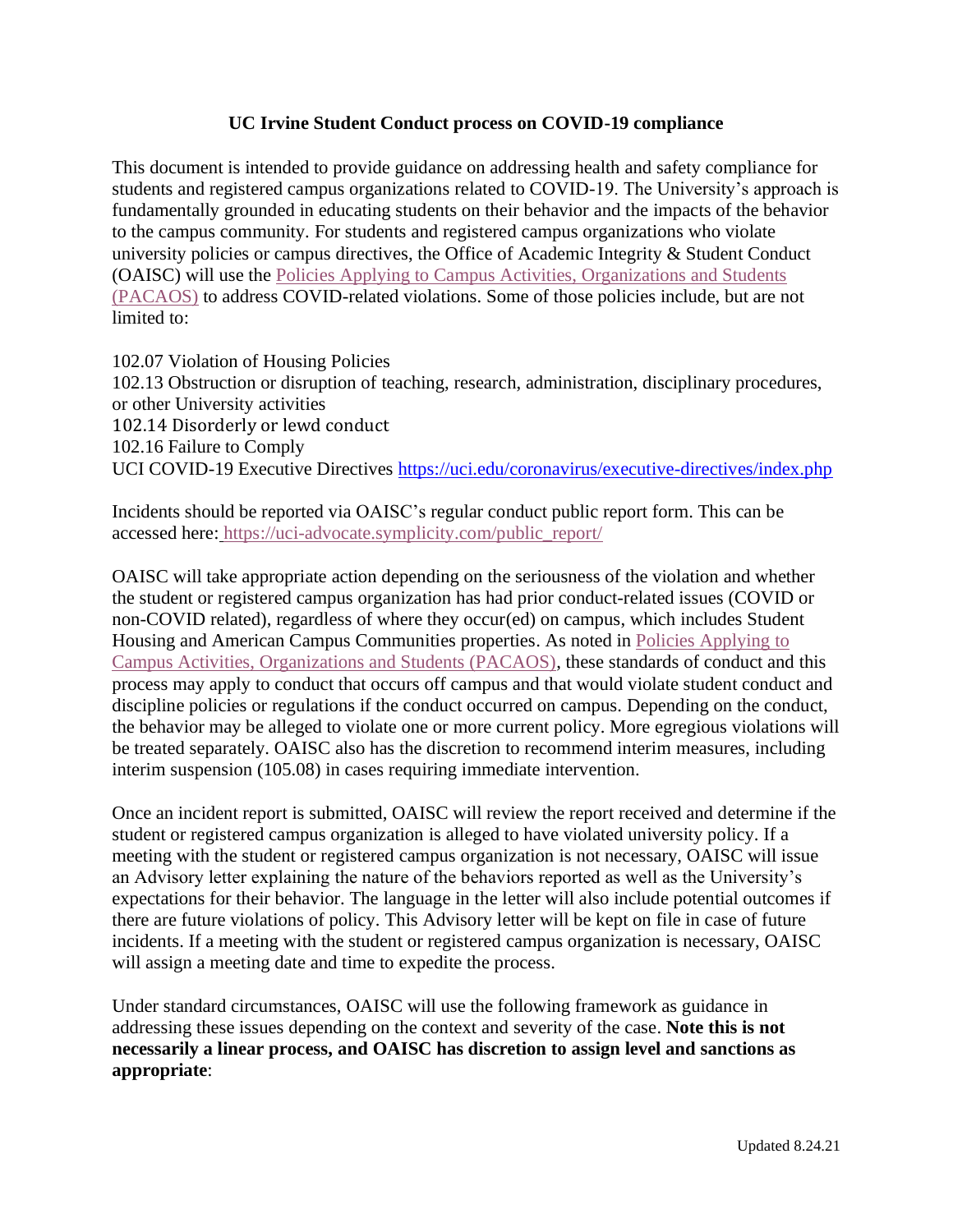- 1. Advisory letter This response is appropriate if the student or registered campus organization was notified of the possible policy violation(s) and complied with the policy, including an executive directive. Examples:
	- Student/resident was not wearing a face covering on a UCI controlled property but complies when reminded
	- Student/resident does not comply with Daily Symptom Check instructions
- 2. Level 1: This response is appropriate for either non-compliance for a first-time violation, or for a student or registered campus organization who already has an Advisory letter on file.
	- a. Typical Sanctions:
		- i. Warning
		- ii. Educational component

Examples:

- Student/resident is on UCI controlled property without a mask but puts one on when asked or provided with one
- Student/resident has not complied with Daily Symptom Check after an Advisory letter
- Student/resident is not adhering to physical distancing guidelines but complies when reminded
- 3. Level 2: This response is appropriate for a student or registered campus organization who already has an advisory letter on file and has a second more serious non-compliance, or for a first-time violation, or for a second-time violation where the student or registered campus organization has already received a Level 1 sanction.
	- a. Typical Sanctions:
		- i. Disciplinary Probation (duration is dependent on severity)
		- ii. Loss of privileges or restrictions from areas of campus will be considered (e.g. not allowed to go to specific places on campus or not allowed on campus). If violated, this would be non-compliance.
		- iii. Reflection Paper (or educational component)

Examples:

- Student/resident has not completed Healthy Practices Training after reminder from OVCSA
- Student/resident has not completed required testing after reminder
- Repeated violation of any other Executive Directive
- 4. Level 3: This response is appropriate for a student or registered campus organization who already has 2 prior incidents with standard circumstances or an egregious and deliberate violation of the policy or executive directive.
	- a. Typical Sanction:
		- i. Suspension (duration dependent on severity)

Examples:

• Student/resident is disregarding an Executive Directive or refuses to comply